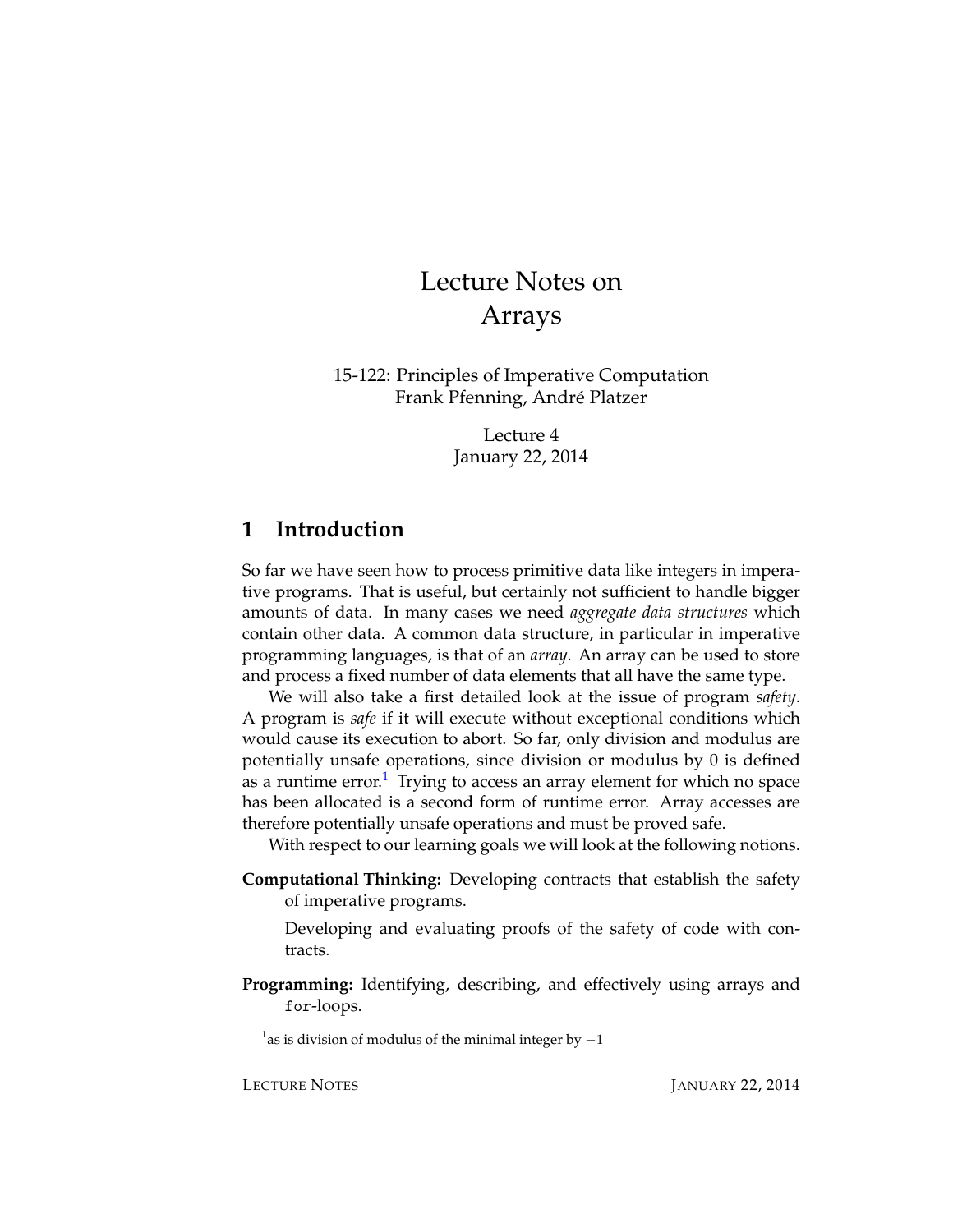In lecture, we only discussed a smaller example of programming with arrays, so some of the material here is a slightly more complex illustration of how to use for loops and loop invariants when working with arrays.

# **2 Using Arrays**

When t is a type, then  $t[]$  is the type of an array with elements of type  $t$ . Note that t is arbitrary: we can have an array of integers (int []), and an array of booleans (bool  $[]$ ) or an array of arrays of characters (char $[]$  $[]$ ). This syntax for the type of arrays is like Java, but is a minor departure from C, as we will see later in class.

Each array has a fixed size, and it must be explicitly allocated using the expression alloc\_array(t, n). Here t is the type of the array elements, and  $n$  is their number. With this operation, C0 will reserve a piece of memory with *n* elements, each having type  $t$ . Let's try in coin:

```
% coin
C0 interpreter (coin) 0.3.2 'Nickel'
Type '#help' for help or '#quit' to exit.
\left[-\right] int[] A = alloc_array(int, 10);
A is 0x603A50 (int[] with 10 elements)
--
```
The result may be surprising: A is an array of integers with 10 elements (obvious), but what does it mean to say  $A$  is 0xECE2FFF0 here? As we discussed in the lecture on [integers,](http://www.cs.cmu.edu/~rjsimmon/15122-m14/lec/02-ints.pdf) variables can only hold values of a small fixed size, the *word size* of the machine. An array of 10 integers would be 10 times this size, so we cannot hold it directly in the variable A. Instead, the variable A holds the *address* in memory where the actual array elements are stored. In this case, the address happens to be 0xECE2FFF0 (incidentally presented in hexadecimal notation), but there is no guarantee that the next time you run coin you will get the same address. Fortunately, this is okay because you cannot actually ever do anything directly with this address as a number and never need to either. Instead you access the array elements using the syntax A[i] where  $0 \leq i < n$ , where n is the length of the array. That is, A[0] will give you element 0 of the array, A[1] will be element 1, and so on. We say that arrays are *zero-based* because elements are numbered starting at 0. For example:

 $\leftarrow$  > A[0];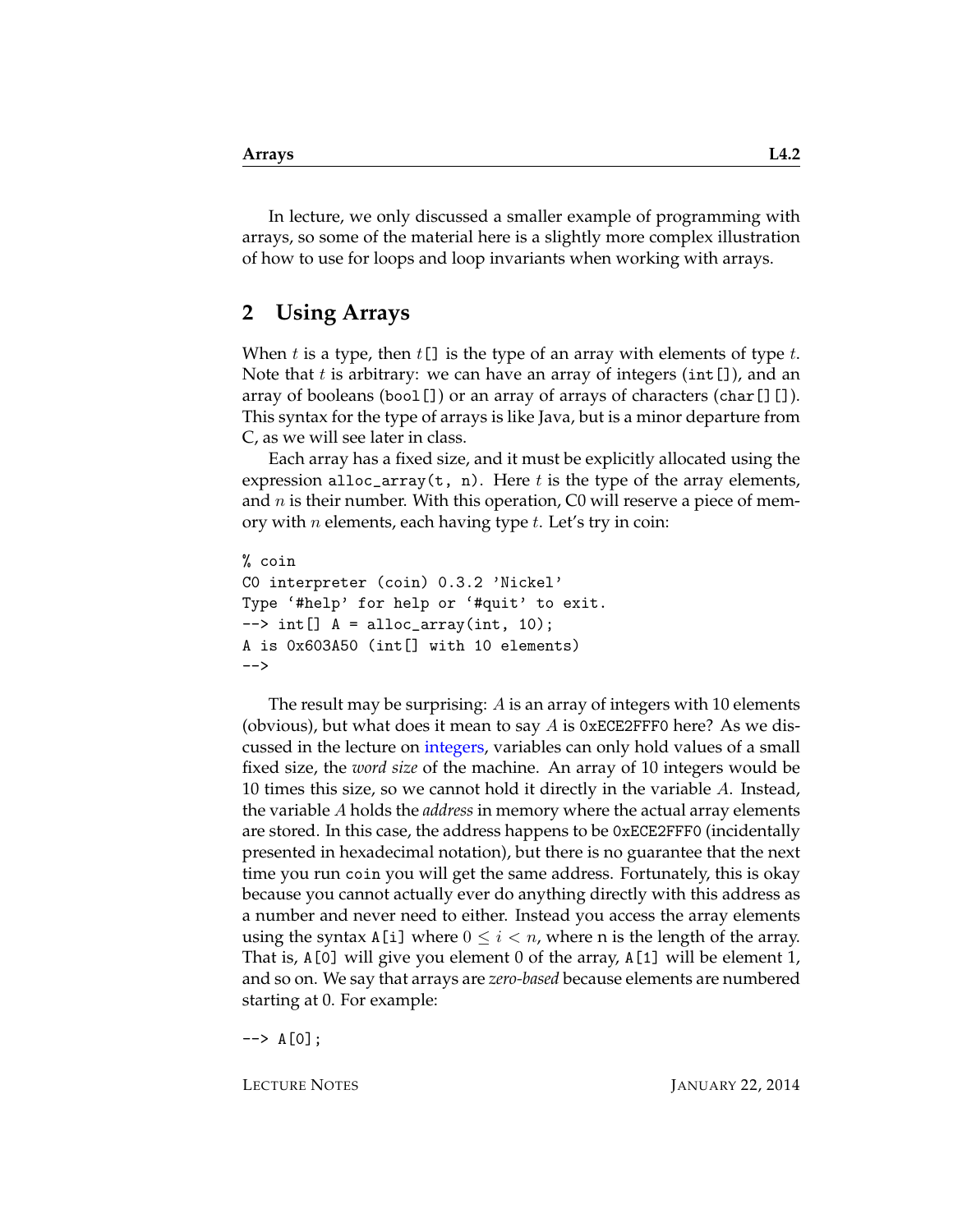```
0 (int)
\leftarrow > A[1];
0 (int)
\leftarrow > A[2];
0 (int)
\leftarrow > A[10];
Error: accessing element 10 in 10-element array
Last position: <stdio>:1.1-1.6
\leftarrow > A[-1];
Error: accessing negative element in 10-element array
Last position: <stdio>:1.1-1.6
-->
```
We notice that after allocating the array, all elements appear to be 0. This is guaranteed by the implementation, which initializes all array elements to a default value which depends on the type. The default value of type int is 0. Generally speaking, one should try to avoid exploiting implicit initialization because for a reader of the program it may not be clear if the initial values are important or not.

We also observe that trying to access an array element not in the specified range of the array will lead to an error. In this example, the valid accesses are A[0], A[1], . . ., A[9] (which comes to 10 elements); everything else is illegal. And every other attempt to access the contents of the array would not make much sense, because the array has been allocated to hold 10 elements. How could we ever meaningfully ask what it's element number 20 is if it has only 10? Nor would it make sense to ask A[-4]. In both cases, coin and cc0 will give you an error message telling you that you have accessed the array outside the bounds. While an error is guaranteed in C0, in C no such guarantee is made. Accessing an array element that has not been allocated leads to *undefined behavior* and, in principle, anything could happen. This is highly problematic because implementations typically choose to just read from or write to the memory location where some element *would* be if it had been allocated. Since it has not been, some other unpredictable memory location may be altered, which permits infamous *buffer overflow attacks* which may compromise your machines.

How do we change an element of an array? We can use it on the lefthand side of an assignment. We can set  $A[i] = e$ ; as long as e is an expression of the right type for an array element. For example:

 $\left[-\right]$   $\left[0\right]$  = 5; A[1] = 10; A[2] = 20;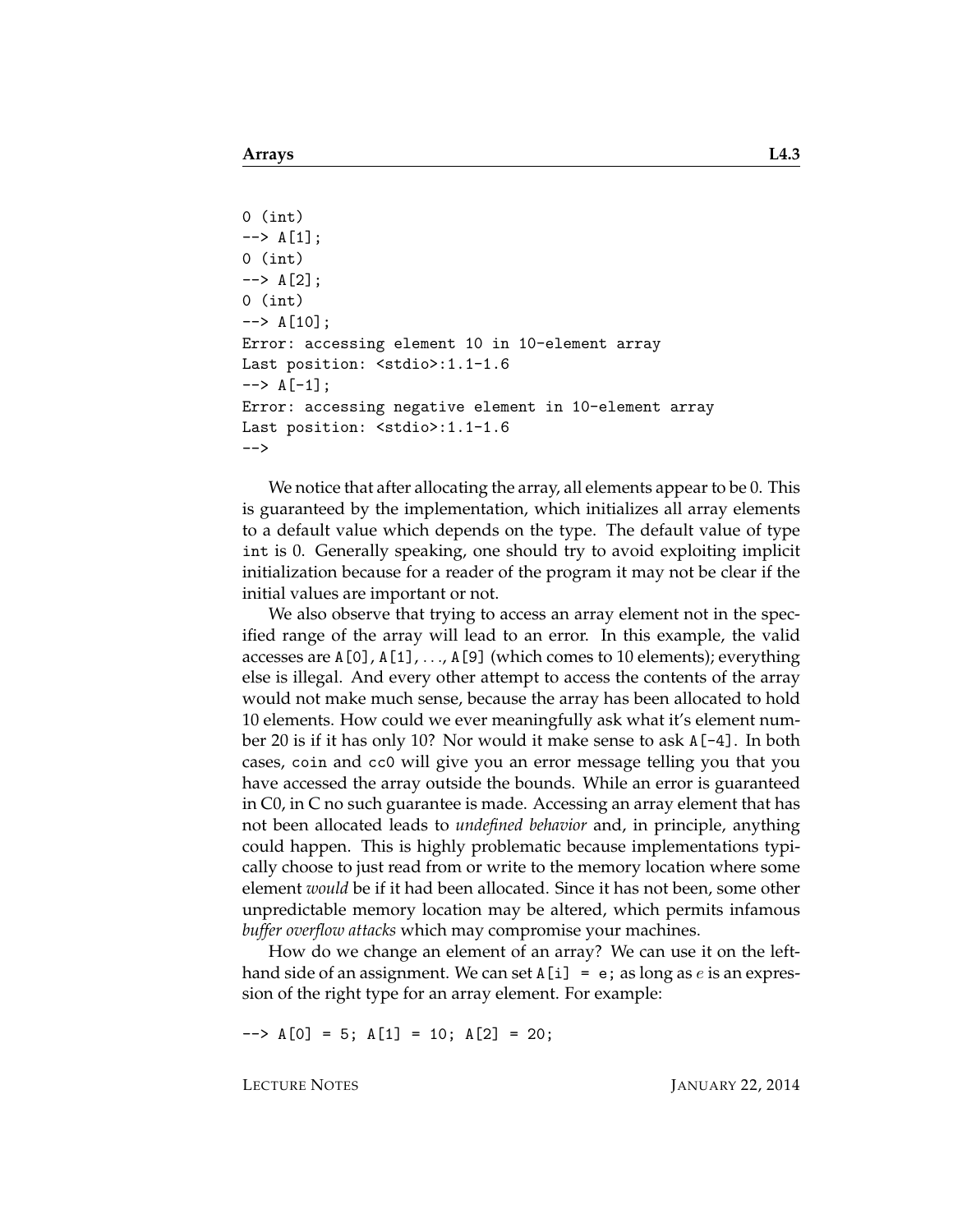$A[0]$  is 5 (int) A[1] is 10 (int) A[2] is 20 (int) -->

After these assignments, the contents of memory might be displayed as follows, where  $A = 0xECE2FFF0$ :

| ECE30000   |      |      |    |     |                                         |              |     |    |    |    |
|------------|------|------|----|-----|-----------------------------------------|--------------|-----|----|----|----|
| 0xECE2FFF0 |      | F4   | F8 | FC. |                                         | 04           | 08  | 0C | 10 | 14 |
|            |      | 10   | 20 | 10  |                                         | $\mathbf{0}$ | l 0 |    |    |    |
|            | AM01 | A[1] |    |     | A[2] A[3] A[4] A[5] A[6] A[7] A[8] A[9] |              |     |    |    |    |

Recall that an assignment (like  $A[0] = 5$ ;) is a statement and as such has an effect, but no value. coin will print back the effect of the assignment. Here we have given three statements together, so all three effects are shown. Again, exceeding the array bounds will result in an error message and the program aborts, because it does not make sense to store data in an array at a position that is outside the size of that array.

```
\left[-\right] \leftarrow \left[\right.10\right] = 100;
Error: accessing element 10 in 10-element array
Last position: <stdio>:1.1-1.6
-->
```
# **3 Using For-Loops to Traverse Arrays**

A common pattern of access and traversal of arrays is for-loops, where an index  $i$  is counted up from 0 to the length of the array. To continue the example above, we can assign  $i^3$  to the ith element of the array as follows:

```
\left(-\right) for (int i = 0; i < 10; i++)
... A[i] = i * i * i;\leftarrow > A[6];
216 (int)
-->
```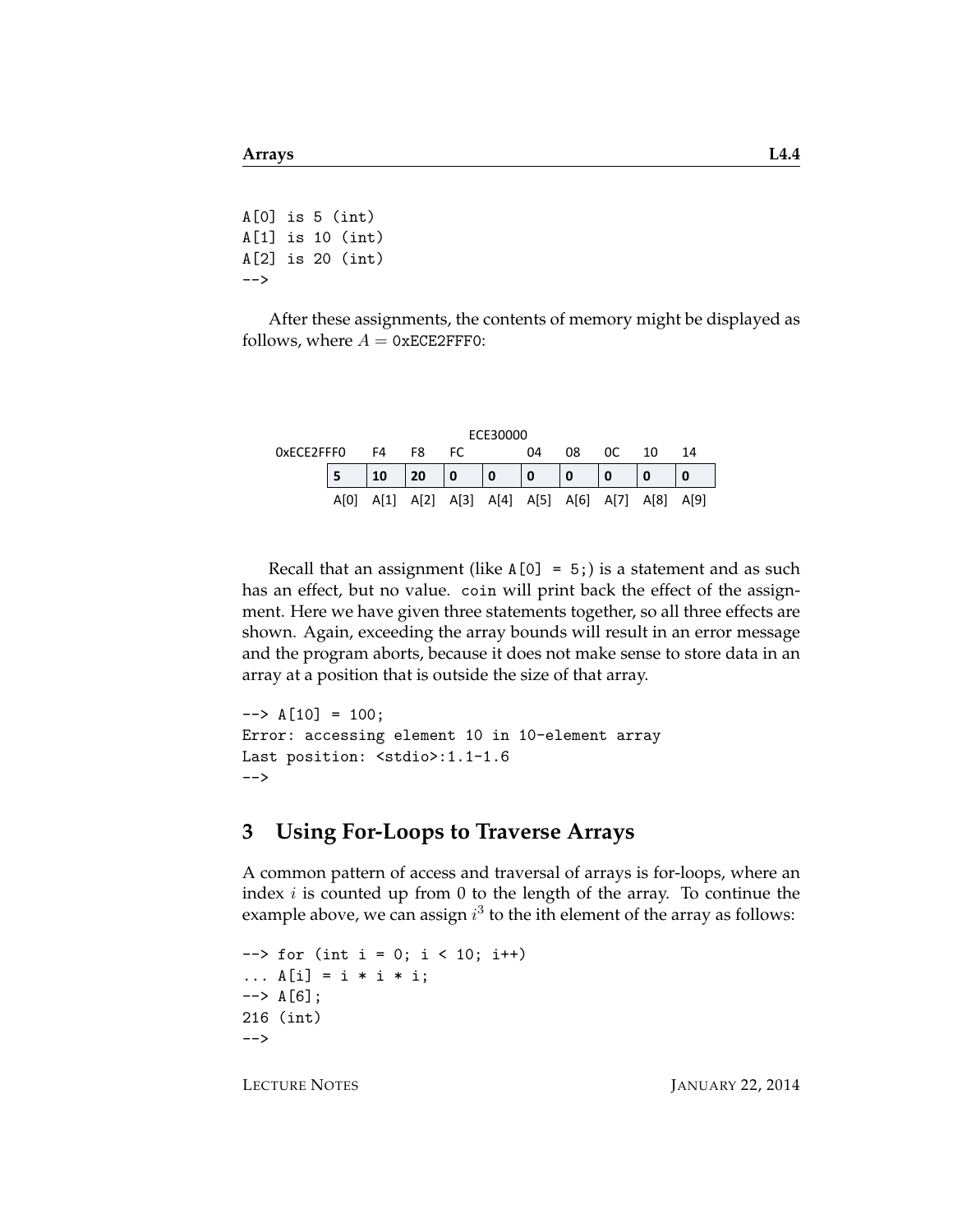Characteristically, the exit condition of the loop tests for  $i \lt n$  where i is the array index and  $n$  is the length of the array (here 10).

After we type in the first line (the header of the for-loop), coin responds with the prompt  $\dots$  instead of  $\rightarrow$ . This indicates that the expression or statement it has parsed so far is incomplete. We complete it by supplying the body of the loop, the assignment  $A[i] = i * i * i;$ . Note that no assignment effect is printed. This is because the assignment is part of a loop. In general, coin will only print effects of top-level statements such as assignments, because when a complicated program is executed, a huge number of effects could be taking place.

#### **4 Specifications for Arrays**

When we use loops to traverse arrays, we need to make sure that all the array accesses are in bounds. In many cases this is evident, but it can be tricky in particular if we have two-dimensional data (for example, images). As an aid to this reasoning, we state an explicit loop invariant which expresses what will be true on every iteration of the loop.

To illustrate arrays, we will expand on our previous example, filling an array with cubes.

```
int[] cubes(int n) {
  int[] A = alloc_array(int, n);for (int i = 0; i < n; i++) {
   A[i] = i * i * i;}
  return A;
}
```
This looks straightforward. Is there a problem with the code or will it run correctly? In order to understand whether this function works correctly, we systematically develop a specification for it.

The first problem is the safety of the call to alloc\_array, because allocating an array will fail if we ask for a negative number of elements. Since the number of elements we ask for in alloc\_array(int, n) is  $n$ , and  $n$  is a parameter passed to the function, we need to add  $n \geq 0$  into the precondition of the function.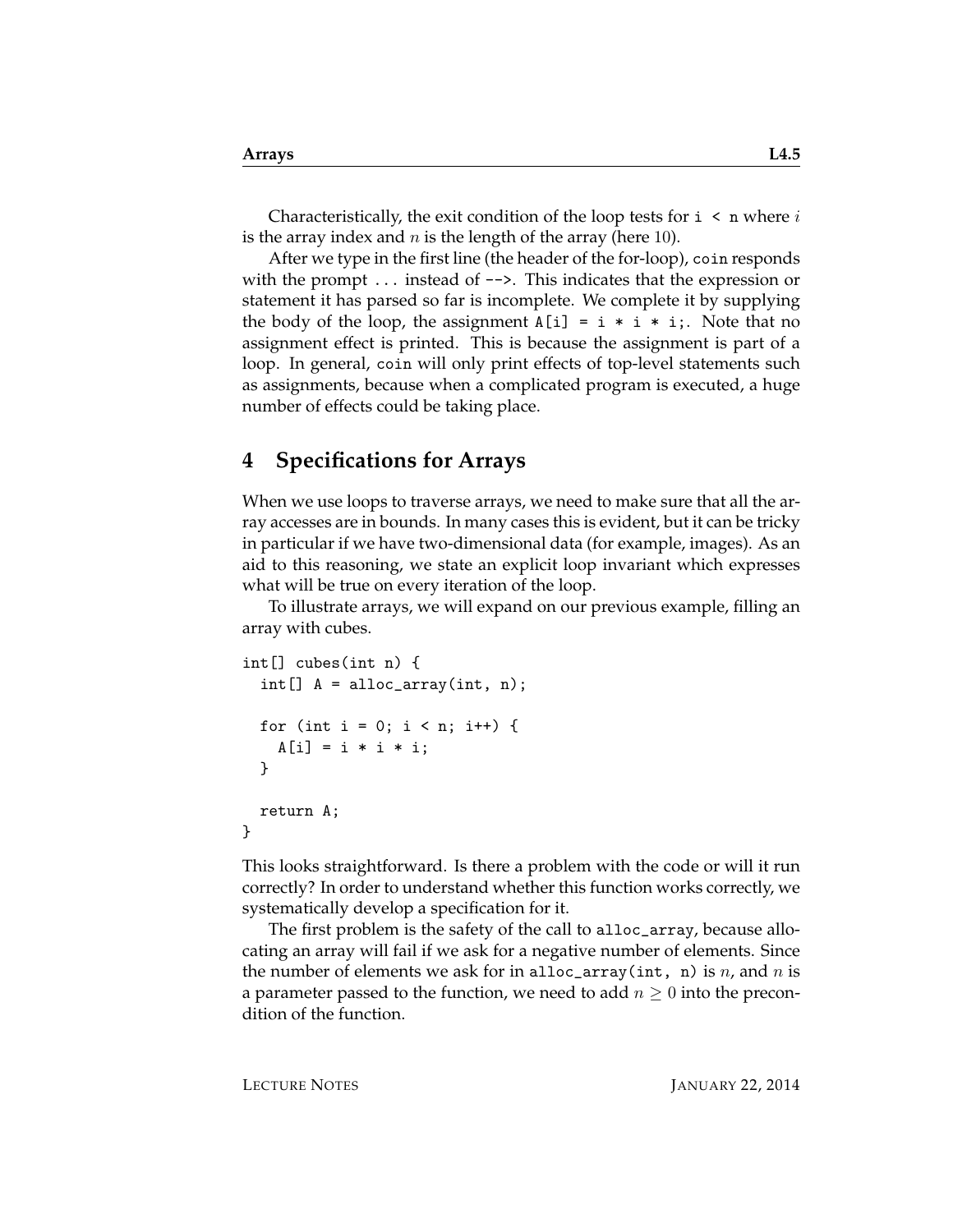For referring to the length of an array, C0 contracts have a special function \length(A) that stands for the number of elements in the array A. Just like the \result variable, the function \length is part of the contract language and cannot be used in C0 program code. Its purpose is to be used in contracts to specify the requirements and behavior of a program. For the cubes function, we want to specify the postcondition that the length of the array that the function returns is  $n$ .

```
int[] cubes(int n)
//@requires n \ge 0;
//@ensures \length(\result) == n;
{
  int[] A = alloc_array(int, n);for (int i = 0; i < n; i++) {
   A[i] = i * i * i;}
  return A;
}
```
#### **5 Loop Invariants for Arrays**

By writing specifications, we should convince ourselves that all array accesses will be within the bounds. In the loop, we access A[i], which would raise an error if i were negative or greater than  $\lambda$ ), because that would violate the bounds of the array.

Because n is not modified by the loop, we can use our knowledge that  $\lambda$  == n from A's declaration in conjunction with the loop guard i < n to conclude that i does not violate the upper bound. For the lower bound, we need to specify a loop invariant that ensures  $i \geq 0$ .

```
for (int i = 0; i < n; i++)//@loop_invariant 0 <= i;
{
 A[i] = i * i * i;}
```
Operationally, of course, we can reason that because i starts at 0 and only increments on every iteration, i can't ever be negative. But in this course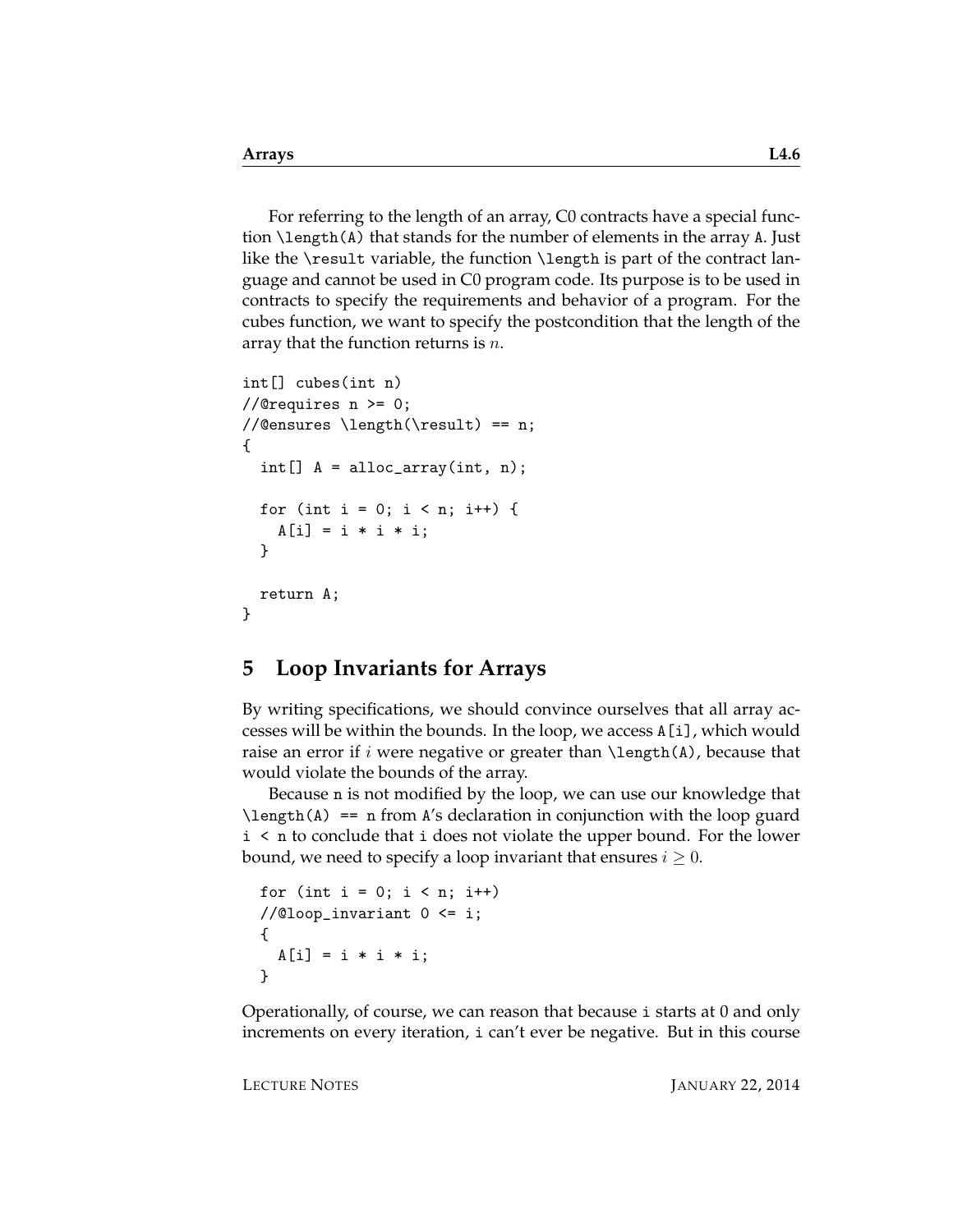we eschew such operational reasoning, instead encoding this information in loop invariant. We know that the loop invariant is true initially by the for loop's declaration: i is initially 0, and  $0 \le 0$ . We furthermore know that, in an arbitrary iteration of the loop that initially  $i < n$  by the loop guard, so  $i' = i + 1$  cannot overflow to a negative number and the loop invariant is always preserved.

#### **6 Aliasing**

We have seen assignments to array elements, such as  $A[0] = 0$ ;. But we have also seen assignments to array variables themselves, such as

 $int[] A = alloc_array(int, n);$ 

What do they mean? To explore this, we separate the declaration of array variables (here:  $F$  and  $G$ ) from assignments to them.

```
% coin -d cubes.c0
Coin 0.2.9 'Penny'(r10, Fri Jan 6 22:08:54 EST 2012)
Type '#help' for help or '#quit' to exit.
\left[-\right] \left[-\right] \left[\right] \left[\right]\left[-\right] \left[ \begin{array}{c} 0 \\ 0 \\ 0 \end{array} \right]\leftarrow > F = cubes(15);
F is 0xF6969A80 (int[] with 15 elements)
\leftarrow \left[\frac{2}{2}\right];
Error: uninitialized value used
Last position: <stdio>:1.1-1.5
--> G = F;G is 0xF6969A80 (int[] with 15 elements)
\leftarrow > G = \text{cubes}(10);
G is 0xF6969A30 (int[] with 10 elements)
-->
```
The first assignment to F is as expected: it is the address of an array of Fibonacci numbers with 15 elements. The use of  $G$  in  $G[2]$ , of course, cannot succeed, because we have only declared G to have a type of integer arrays, but did not assign any array to G.

Afterwards, however, when we assign  $G = F$ , then G and F (as locals) *hold the same address*! Holding the same address means that F and G are *aliased*. When we make the second assignment to G (changing its value) we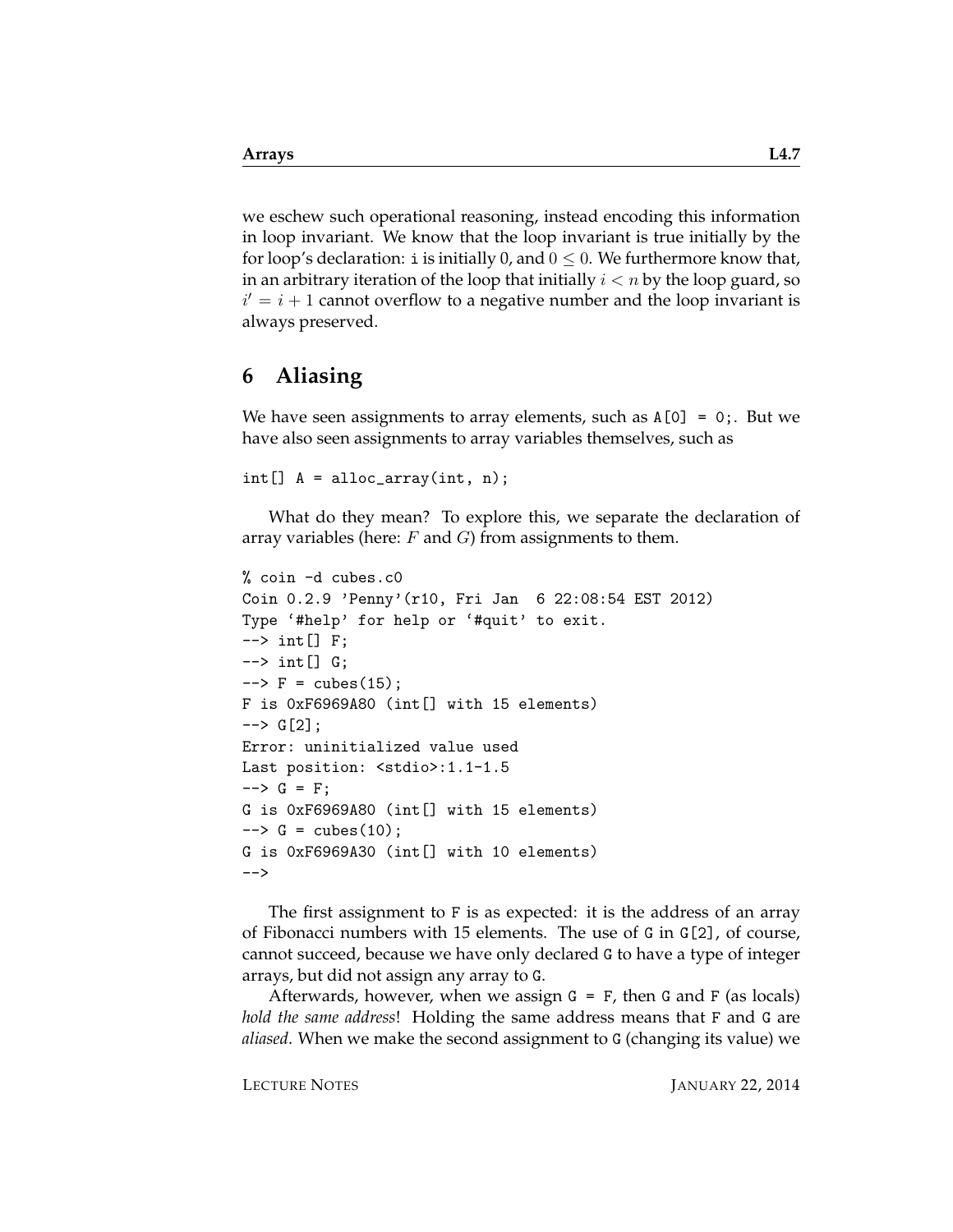get a new array, which is in fact smaller and definitely no longer aliased to F (note the different address). Aliasing (or the lack thereof) is crucial, because modifying one of two aliased arrays will also change the other. For example:

```
% coin
Coin 0.2.9 'Penny'(r10, Fri Jan 6 22:08:54 EST 2012)
Type '#help' for help or '#quit' to exit.
\left[-\right] int[] A = alloc_array(int, 5);
A is 0xE8176FF0 (int[] with 5 elements)
\left[-\right] B = A;
B is 0xE8176FF0 (int[] with 5 elements)
\left[-\right] \leftarrow \left[\right] \left[\right] \left[\right] \left[\right] \left[\right] \left[\right] \left[\right] \left[\right] \left[\right] \left[\right] \left[\right] \left[\right] \left[\right] \left[\right] \left[\right] \left[\right] \left[\right] \left[\right] \left[\right] \left[\right] \left[\right] \left[\right] \left[\right] \left[\right] \left[\right] \left[\right]A[0] is 42 (int)
\leftarrow > B[0]:
42 (int)
-->
```
C0 has no built-in way to copy from one array to another (ultimately we will see that there are multiple meaningful ways to copy arrays of more complicated types). Here is a simple function to copy arrays of integers.

```
/* file copy.c0 */
int[] array_copy(int[] A, int n)
//@requires 0 \leq n && n \leq \leq \lambda(1);
//@ensures \length(\result) == n;
{
  int[] B = alloc_array(int, n);for (int i = 0; i < n; i++)//@loop_invariant 0 <= i;
  {
    B[i] = A[i];}
  return B;
}
```
For example, we can create  $B$  as a copy of  $A$ , and now assigning to the copy of  $B$  will not affect  $A$ . We will invoke coin with the  $-d$  flag to make sure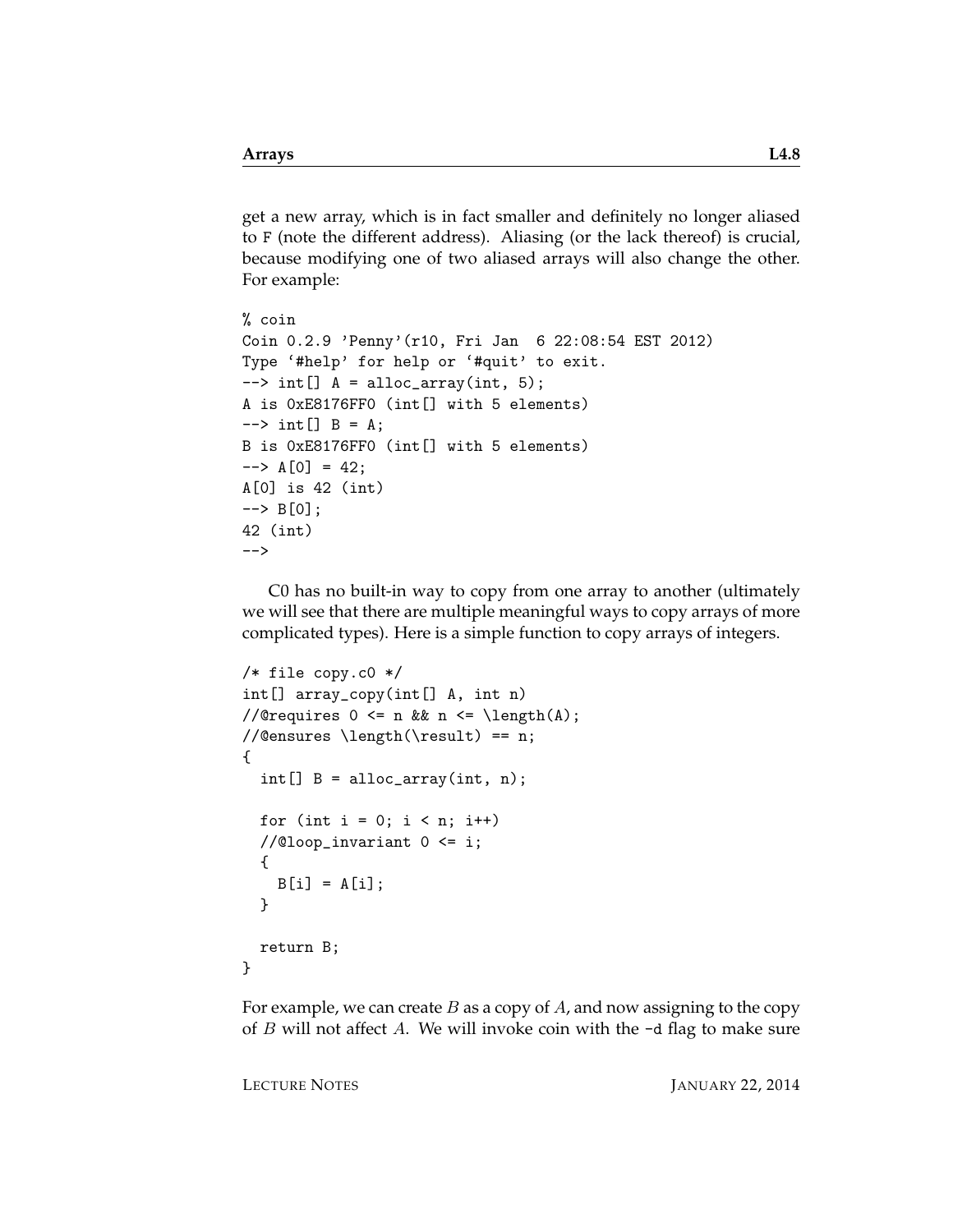that if a pre- or post-condition or loop invariant is violated we get an error message.

```
% coin copy.c0 -d
Coin 0.2.9 'Penny'(r10, Fri Jan 6 22:08:54 EST 2012)
Type '#help' for help or '#quit' to exit.
\left[-\right] int[] A = alloc_array(int, 10);
A is 0xF3B8DFF0 (int[] with 10 elements)
\Rightarrow for (int i = 0; i < 10; i++) A[i] = i*i;
\left[-\right] int[] B = array_copy(A, 10);
B is 0xF3B8DFB0 (int[] with 10 elements)
--> B[9];
81 (int)
--> A[9] = 17;A[9] is 17 (int)
\left[-\right] B[9];
81 (int)
-->
```
# **7 Implementation Note**

Internally, arrays are stored in the area of the memory called the \*heap\*. Memory on the heap is allocated with alloc\_array (which returns the address of an array) and 'alloc' (which returns a pointer). In C0, memory is not explicitly deallocated, but it is \*garbage collected\* in the sense that memory that can no longer be accessed from within the running program is freed so that it can be used to satisfy future allocation requests.

In order to check whether array accesses are in bounds, the C0 runtime system must store not only the array data, but also the length of the array. In the running program, this information can not be accessed directly: given an array we cannot obtain its length. This is mostly in order to simulate safe programming practices in C. For example, when arrays are passed as arguments to functions we usually also pass (a bound on) their length.

However, in \*contracts\* (that is, function preconditions @requires, postconditions @ensures, loop invariants @loop\_invariant and assertions '@assert') we can refer to the length of an array using the special function \length. We have already used this in the examples above. For example, the copy function

int[] array\_copy(int[] A, int n)